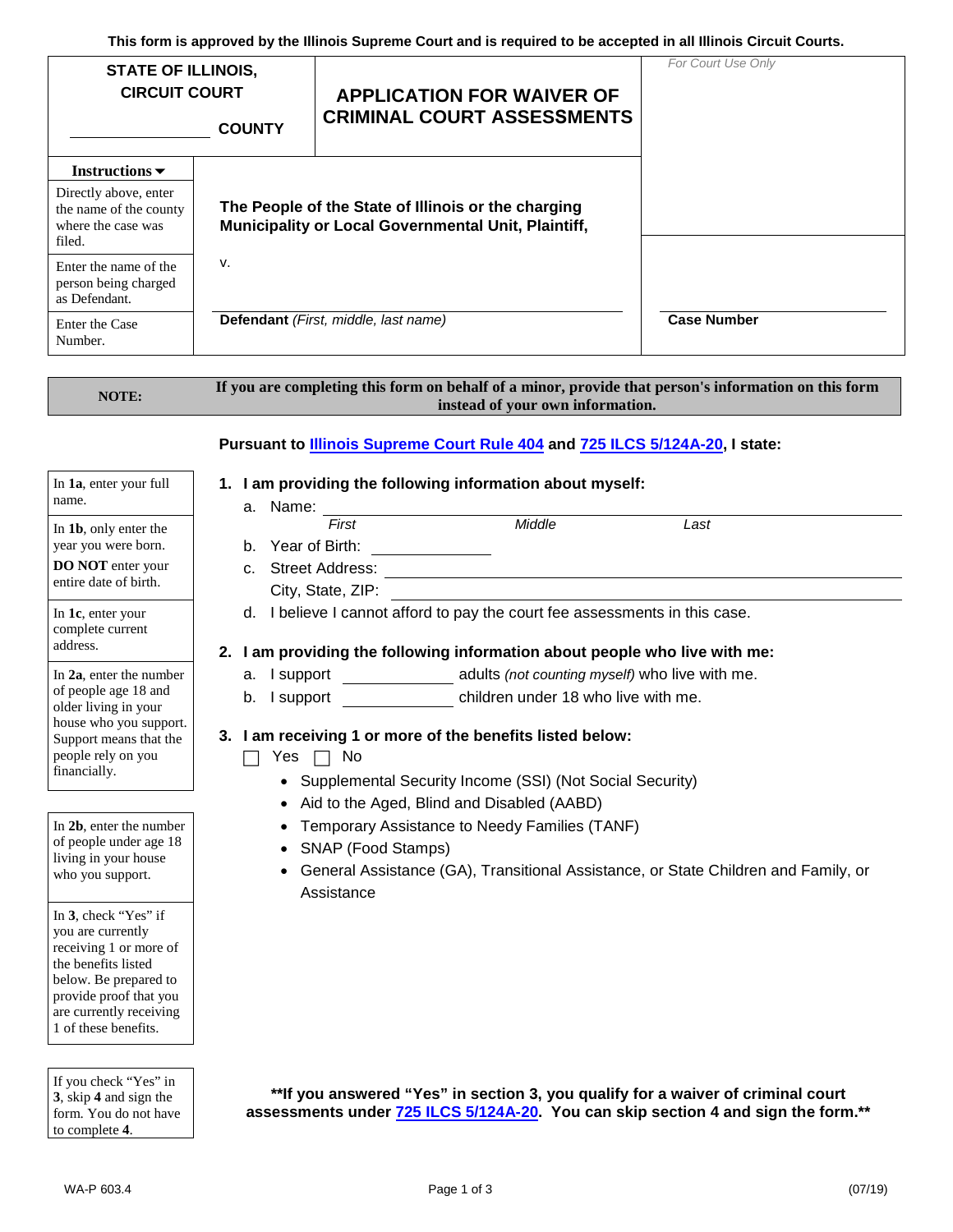|                                                                                                                                                                                                                                          | Enter the Case Number given by the Circuit Clerk:                                                                                                                                                                                                                                        |                                                                        |
|------------------------------------------------------------------------------------------------------------------------------------------------------------------------------------------------------------------------------------------|------------------------------------------------------------------------------------------------------------------------------------------------------------------------------------------------------------------------------------------------------------------------------------------|------------------------------------------------------------------------|
| In 4a, check "Yes" if<br>you applied for at least<br>1 of the benefits listed<br>in $3$ .                                                                                                                                                | 4. I checked "No" in section 3, so I am providing the following financial information:<br>a. I have a pending application for 1 or more of the benefits listed in section 3:<br>No<br>Yes                                                                                                |                                                                        |
| In 4b, check the box<br>for each type of money<br>you or the person on<br>whose behalf this                                                                                                                                              | b.<br>I received the following money in the past month. (check all that apply)<br>My employment: \$<br>Social Security (not SSI):<br>Child support:<br>\$<br>Unemployment:                                                                                                               | \$<br>\$                                                               |
| Application is being<br>filed have received in<br>the past month. Enter<br>the gross (before taxes)<br>amount for each type.                                                                                                             | \$<br>Pension:<br>Money from other household members:<br>Other (list type and amount):<br>No income                                                                                                                                                                                      | $\frac{1}{2}$<br>\$                                                    |
| Under Other in 4b and<br>4c, include any money<br>received from family or<br>friends.                                                                                                                                                    | Total of all money received in the past month: \$<br>I received the following total amount of money in the past 12 months. (check all that apply)<br>c.<br>Social Security (not SSI):<br>My employment: \$                                                                               | $\frac{1}{2}$                                                          |
| In 4c, check the box for<br>each type of money<br>you or the person on<br>whose behalf this<br>Application is being<br>filed have received in<br>the past 12 months.<br>Enter the total gross<br>(before taxes) amount<br>for each type. | Unemployment:<br>Child support:<br>\$<br>Pension:<br>\$<br>Money from other household members:<br>Other (list type and amount):<br>No income<br>Total of all money received in the past 12 months: \$ 0.00<br>My current monthly expenses are listed below. (check all that apply)<br>d. | $\, \, \raisebox{12pt}{$\scriptstyle \$}$<br>$\boldsymbol{\mathsf{S}}$ |
| In 4d, check all of your<br>debts and expenses for<br>the past month and list<br>the amount of money<br>you pay each month for<br>that expense.                                                                                          | Rent:<br>\$<br>per month<br>$\boldsymbol{\mathsf{S}}$<br>Home Mortgage:<br>per month<br>$\boldsymbol{\mathsf{\$}}$<br>Other Mortgage:<br>per month<br>\$<br>Utilities:<br>per month<br>\$<br>Food:<br>per month<br>\$<br>Medical:<br>per month                                           |                                                                        |
|                                                                                                                                                                                                                                          | \$<br>Car Loan:<br>per month<br>\$<br>Childcare:<br>per month<br>$\boldsymbol{\mathsf{\$}}$<br>Child Support:<br>per month<br>Other (list type and amount):<br>I have no expenses.                                                                                                       | \$                                                                     |

Total of all expenses:  $\, \$$   $\,$ per month